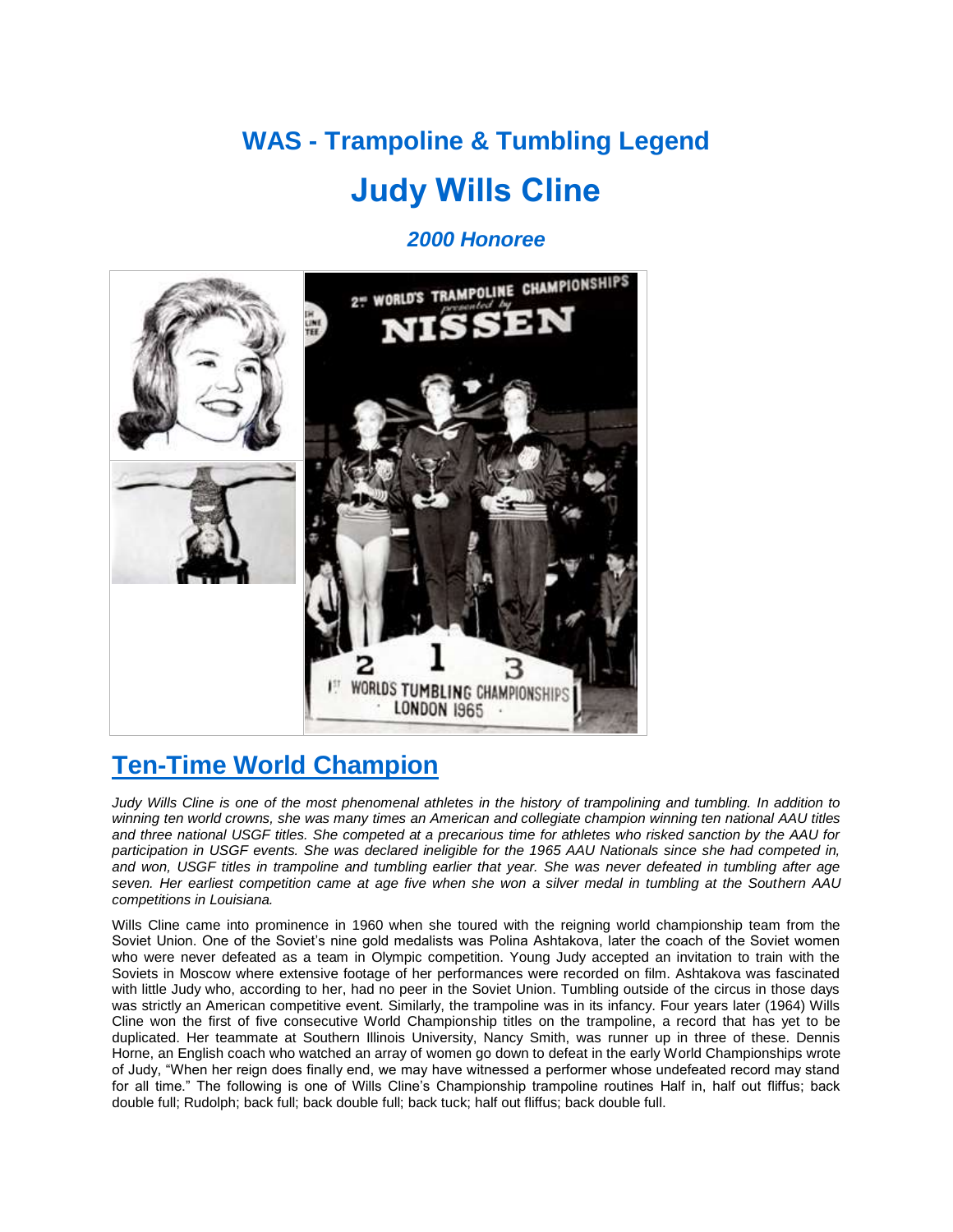Wills Cline could twist with equal facility left and right and mastered the triple full twisting back salto rarely seen during her competitive years and has never been performed since in both directions by one performer. She holds the consecutive whip back record at twenty-six and has performed eight bounding double fulls! Wills Cline was a member of Herb Vogel's collegiate championship team at Southern Illinois University and was never beaten in the tumbling and trampoline events. Vogel wrote of his young star, "... she has become a legend in her own time, none will be able to match her skill ... when we sing 'Go Southern Go,' it's Wills that gives the words meaning." Wills Cline also served as SIU's "Saluki" mascot. In 1968, when SIU met the famed Duke basketball team in Madison Square Garden, Judy literally tumbled circles around the bewildered "Blue Devil" mascot. She appeared on Ed Sullivan's "Toast of the Town" at age six and worked professionally as an acrobat in Gulfport's (MI) Marineland and the Atlantic City Steel Pier. Later, she became a coach, club owner and clinician following her competitive years putting her degree in theater work to use and has been a national trampoline coach for USA Gymnastics. Her son Mike was an accomplished vaulter for the Air Force Academy. A second son, Paul, served as manager for the Academy's team.

#### YOB: 1948

World Titles:

- Trampoline, 1964-1968
- Synchronized Trampoline (with Nancy Smith), 1966 & 1967
- Tumbling, 1964 & 1965
- Spaceball (with Ron Munn)

#### National Titles:

- AAU (Trampoline & Tumbling): 1963, 1964, 1966, 1967 & 1968
- USGF / USAG: 1965 (Trampoline & Tumbling) & 1966 (Trampoline)



Judy Wills with (L to R) Yuri Titov, Polina Ashtakova and George Nissen (The Soviet team toured the US in 1960).